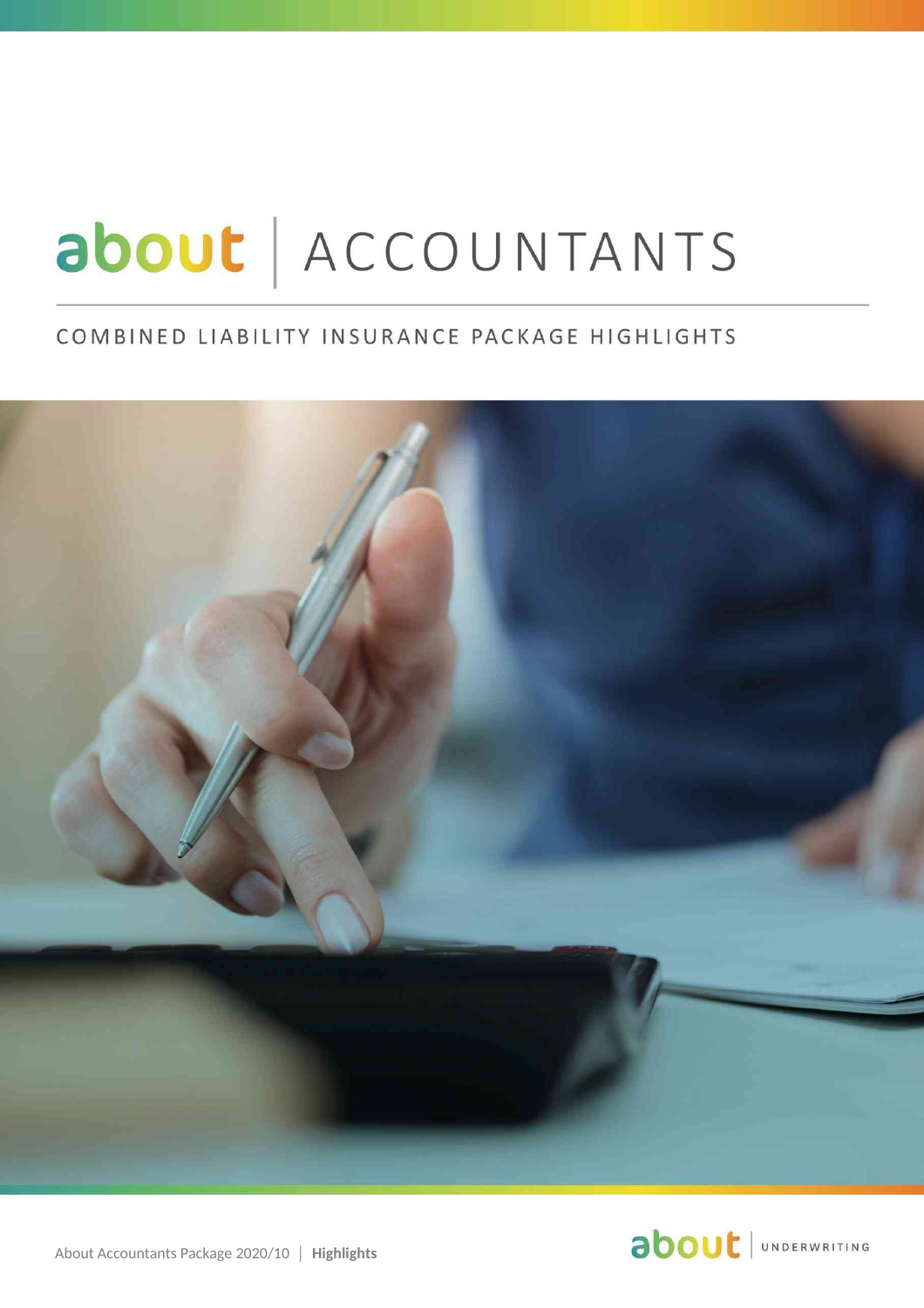

## about ACCOUNTANTS

The **about** Accountants combined liability package offers an innovative solution for:

- Accountants
- Business Brokers
- Bookkeepers and BAS Agents

The policy provides the benefits of General and Professional liabilities in a single package. The relevant coverage sections include Professional Indemnity and General Liability, which can be taken as a total package solution or alternatively may be taken on a standalone basis.

## **APPETITE**

**about** Accountants combined liability package offers broad coverage and caters for an extensive range of Accounting professionals performing the following activities:

- **Audit** Taxation, GST and BAS **Management Accounting** Forensic Accounting
- • **Insolvency, Liquidation and Receiverships**  Superannuation Fund Management **Company Secretarial**
- Executorships and Trusteeships **Management Consulting** Business Valuations **Mortgage Broking**
- General Insurance Agency **Computer Consulting** Advice and Training on Accounting Software
- **Business Broking** Migration Services **Corporate Advisory**  Mergers and Acquisitions
- **Financial Planning, Investment Advice, Investment Securities Dealing**

## **PACKAGE SECTIONS**

#### **Section 1 - Broadform General & Products Liability**

Limits up to \$20,000,000 any one claim or series of claims, and in the aggregate for Products Liability

#### **Section 2 - Professional Indemnity**

Limits up to \$20,000,000 any one claim, and in the aggregate plus reinstatement(s)

### **SECURITY**

**about** Underwriting's specialised products are underwritten by certain underwriters at Lloyd's. Lloyd's is the world's specialist insurance and reinsurance market, bringing together an outstanding concentration of underwriting expertise and talent. Lloyd's enjoys strong financial security supported by excellent ratings. Visit **www.lloyds.com** for more information.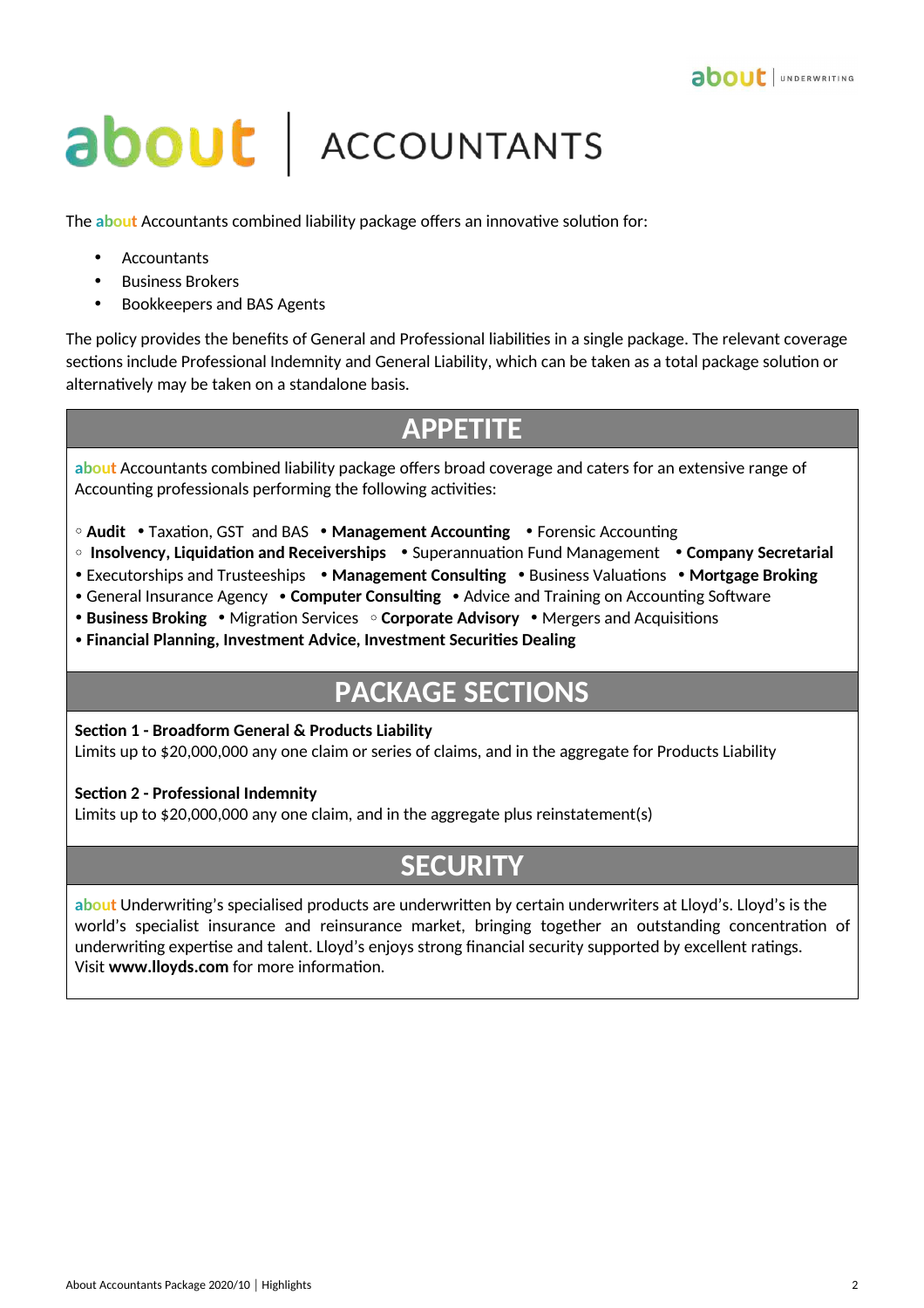| <b>GENERAL &amp; PRODUCTS LIABILITY COVERAGE HIGHLIGHTS</b> |                                                                                                                                                                                                                                                                                                                                                                                                                                                                                                |
|-------------------------------------------------------------|------------------------------------------------------------------------------------------------------------------------------------------------------------------------------------------------------------------------------------------------------------------------------------------------------------------------------------------------------------------------------------------------------------------------------------------------------------------------------------------------|
| <b>INSURING CLAUSE</b>                                      | Covers legal liability in respect of personal injury; property damage; and advertising<br>injury                                                                                                                                                                                                                                                                                                                                                                                               |
| <b>AUTOMATIC EXTENSIONS</b>                                 | Supplementary Payments \$250,000 sub-limit for legal costs incurred by the insured<br>at a Coronial Inquest, Inquiry, Royal Commission and/or Government Enquiry arising<br>out of any alleged breach of statutory duty or hearing of a disciplinary nature subject<br>Care, Custody & Control \$250,000 sub-limit<br>Claims Preparation Costs and Expenses \$25,000 sub-limit for reasonable professional<br>fees and such other costs and expenses incurred for the preparation of any claim |
| <b>OPTIONAL EXTENSIONS</b><br><b>AVAILABLE</b>              | Indemnity to Contractors is available<br>North America legal liability in respect of personal injury and/or property damage<br>that arises out of any products exported to North America with the insured's<br>knowledge<br>Contractual Liability can be extended to include liabilities assumed under the<br>contracts specifically designated if required<br>Proportionate Liability coverage is available<br>Waiver of Subrogation is available for designated contracts                    |
| <b>TERRITORIAL LIMTS</b>                                    | Worldwide except North America                                                                                                                                                                                                                                                                                                                                                                                                                                                                 |

| <b>PROFESSIONAL INDEMNITY COVERAGE HIGHLIGHTS</b> |                                                                                                                                                                                                                                                                                                                                                                                                                                                                                                                                                                                                                                                                                                                                                                                                                                                                                                                                                                                                                                                                                                                                                                                                                                                                                                                                                                                        |  |
|---------------------------------------------------|----------------------------------------------------------------------------------------------------------------------------------------------------------------------------------------------------------------------------------------------------------------------------------------------------------------------------------------------------------------------------------------------------------------------------------------------------------------------------------------------------------------------------------------------------------------------------------------------------------------------------------------------------------------------------------------------------------------------------------------------------------------------------------------------------------------------------------------------------------------------------------------------------------------------------------------------------------------------------------------------------------------------------------------------------------------------------------------------------------------------------------------------------------------------------------------------------------------------------------------------------------------------------------------------------------------------------------------------------------------------------------------|--|
| <b>CIVIL LIABILITY INSURING</b><br><b>CLAUSE</b>  | Cover provided under the Insuring Clause, in respect of the conduct of the<br>professional services includes:<br>breach of duty (including a fiduciary duty)<br>breach of privacy or confidentiality<br>٠<br>breach of warranty of authority committed in good faith<br>$\bullet$<br>unintentional defamation<br>$\bullet$<br>unintentional infringement of any intellectual property rights<br>$\bullet$<br>contraventions of the misleading and deceptive conduct and corresponding<br>$\bullet$<br>consumer protection provisions                                                                                                                                                                                                                                                                                                                                                                                                                                                                                                                                                                                                                                                                                                                                                                                                                                                   |  |
| <b>AUTOMATIC EXTENSIONS</b>                       | Claims Preparation Costs and Expenses \$25,000 sub-limit<br>Civil Compensatory Orders or Civil Penalties \$250,000 sub-limit and \$500,000 in the<br>aggregate<br>Continuous Cover from inception of first cover with About Underwriting, allowing for<br>late reported circumstances in certain instances<br>Court Attendance Costs compensation for attending court as a witness in connection<br>with a claim notified<br>Deposit Bonds cover extended to include loss resulting from the issue of deposit<br>bonds<br>Emergency Costs Advancement within 30 days of receipt and approval<br>Estates, Heirs, Legal Representatives and Assigns definition of Insured extended<br><b>Extended Notification Period</b> additional 60 days granted for acts or omissions<br>committed prior to expiry of insurance<br><b>External Appointments</b> coverage for claims resulting from any appointments as<br>trustees, executors, receivers, managers, liquidators, administrators, directors or<br>secretaries of bodies corporate (other than with respect to any publicly listed<br>companies), or under powers of attorney.<br>Fraud, Dishonesty or Intentional Acts included<br>Investigation Costs and Expenses \$500,000 sub-limit of Liability<br>Joint Ventures insured's joint and individual civil liability arising from the insured's<br>participation in a joint venture |  |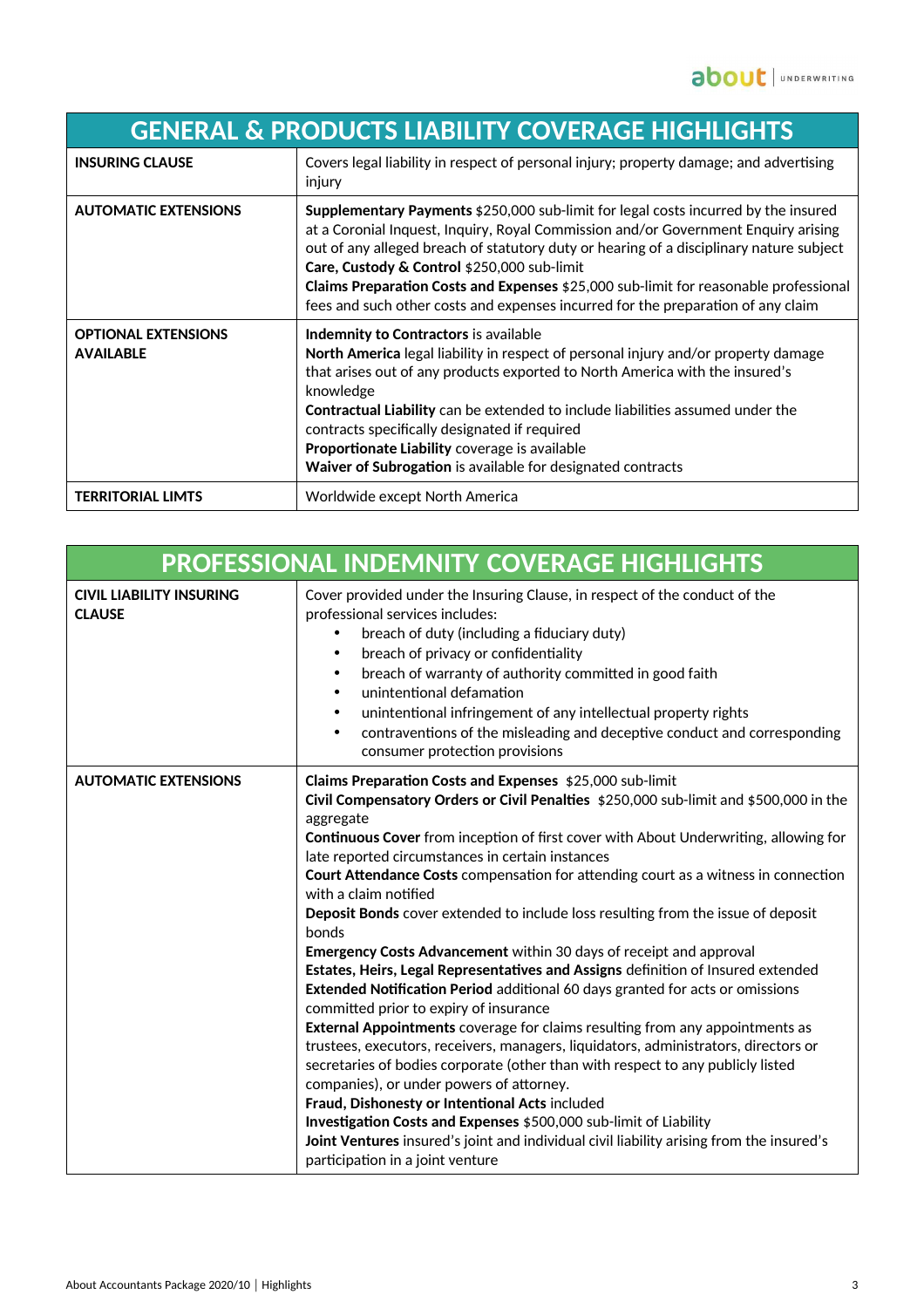| <b>PROFESSIONAL INDEMNITY CONT</b>                    |                                                                                                                                                                                                                                                                                                                                                                                                                                                                                                                                                                                                                                                                                                                                                                                                                                                                                                                                                                                                  |
|-------------------------------------------------------|--------------------------------------------------------------------------------------------------------------------------------------------------------------------------------------------------------------------------------------------------------------------------------------------------------------------------------------------------------------------------------------------------------------------------------------------------------------------------------------------------------------------------------------------------------------------------------------------------------------------------------------------------------------------------------------------------------------------------------------------------------------------------------------------------------------------------------------------------------------------------------------------------------------------------------------------------------------------------------------------------|
| <b>AUTOMATIC EXTENSIONS</b><br>CONT                   | Limitation of Liability Contracts cover extended where insured has limited the liability<br>of parties via a contract<br>Loss of Documents \$500,000 sublimit<br>Mitigation Costs and Expenses \$100,000 sub-limit for direct costs and expenses<br>Newly Acquired or Created Entities & Subsidiaries definition of Insured extended to<br>any subsidiary acquired or created by the named insured for a period of up to 60 days<br>Public Relations Expenses \$100,000 sub-limit<br>Run-off cover will continue until the expiry date in the event that any insured entity<br>ceases to exist or is subject to an insolvency event<br>Spousal Liability spouse's legal liability for loss is treated as the liability of the insured<br>Vicarious Liability for Consultants, Sub-Contractors and Agents cover for consultants,<br>sub-contractors or agents of the insured for which the insured is legally liable in<br>respect of the conduct of the professional services                    |
| <b>OPTIONAL EXTENSIONS</b><br><b>AVAILABLE</b>        | Contractual Liability cover is available for civil liability arising out of contractual<br>indemnity or hold harmless provisions of designated contracts<br>Fidelity Guarantee up to \$500,00 sub-limit available for loss of money<br>Indemnity to Consultants, Sub-Contractors and Agents cover extended to civil<br>liability against any consultant, sub-contractor or agent under the direct control and<br>supervision of the named insured or any subsidiary<br>Multi-year Run Off after merger, takeover, sale, winding up of the Insured available<br>in the event to a merger, takeover, sale or winding up<br>Previous Business coverage for the Insured's principals for claims resulting from their<br>work performed at prior business<br>Proportionate Liability cover provided for any Insured having contracted out of the<br>operation of proportionate liability legislation<br>Pre-Acquisition Liability cover can be extended for newly acquired or created<br>subsidiaries |
| <b>TERRITORIAL LIMITS</b>                             | Coverage extends to anywhere in the world excluding the USA and Canada                                                                                                                                                                                                                                                                                                                                                                                                                                                                                                                                                                                                                                                                                                                                                                                                                                                                                                                           |
| <b>JURISDICTION</b>                                   | Coverage extends to claims or investigations anywhere in the world, excluding the<br>USA & Canada                                                                                                                                                                                                                                                                                                                                                                                                                                                                                                                                                                                                                                                                                                                                                                                                                                                                                                |
| <b>REINSTATEMENT OF POLICY</b><br>LIMIT.              | Standard wording provides two (2) reinstatements. Additional reinstatements may be<br>added                                                                                                                                                                                                                                                                                                                                                                                                                                                                                                                                                                                                                                                                                                                                                                                                                                                                                                      |
| <b>COSTS IN ADDITION LIMIT OF</b><br><b>INDEMNITY</b> | The standard limit is Costs Exclusive                                                                                                                                                                                                                                                                                                                                                                                                                                                                                                                                                                                                                                                                                                                                                                                                                                                                                                                                                            |
| <b>COSTS EXCLUSIVE DEDUCTIBLE</b>                     | The standard deductible is Costs Exclusive                                                                                                                                                                                                                                                                                                                                                                                                                                                                                                                                                                                                                                                                                                                                                                                                                                                                                                                                                       |
| <b>ADDITIONAL ENDORSEMENTS</b><br><b>AVAILABLE</b>    | Extended Continuous Cover subject to certain conditions, continuous cover may be<br>backdated<br>Waiver of Subrogation Extension is available                                                                                                                                                                                                                                                                                                                                                                                                                                                                                                                                                                                                                                                                                                                                                                                                                                                    |